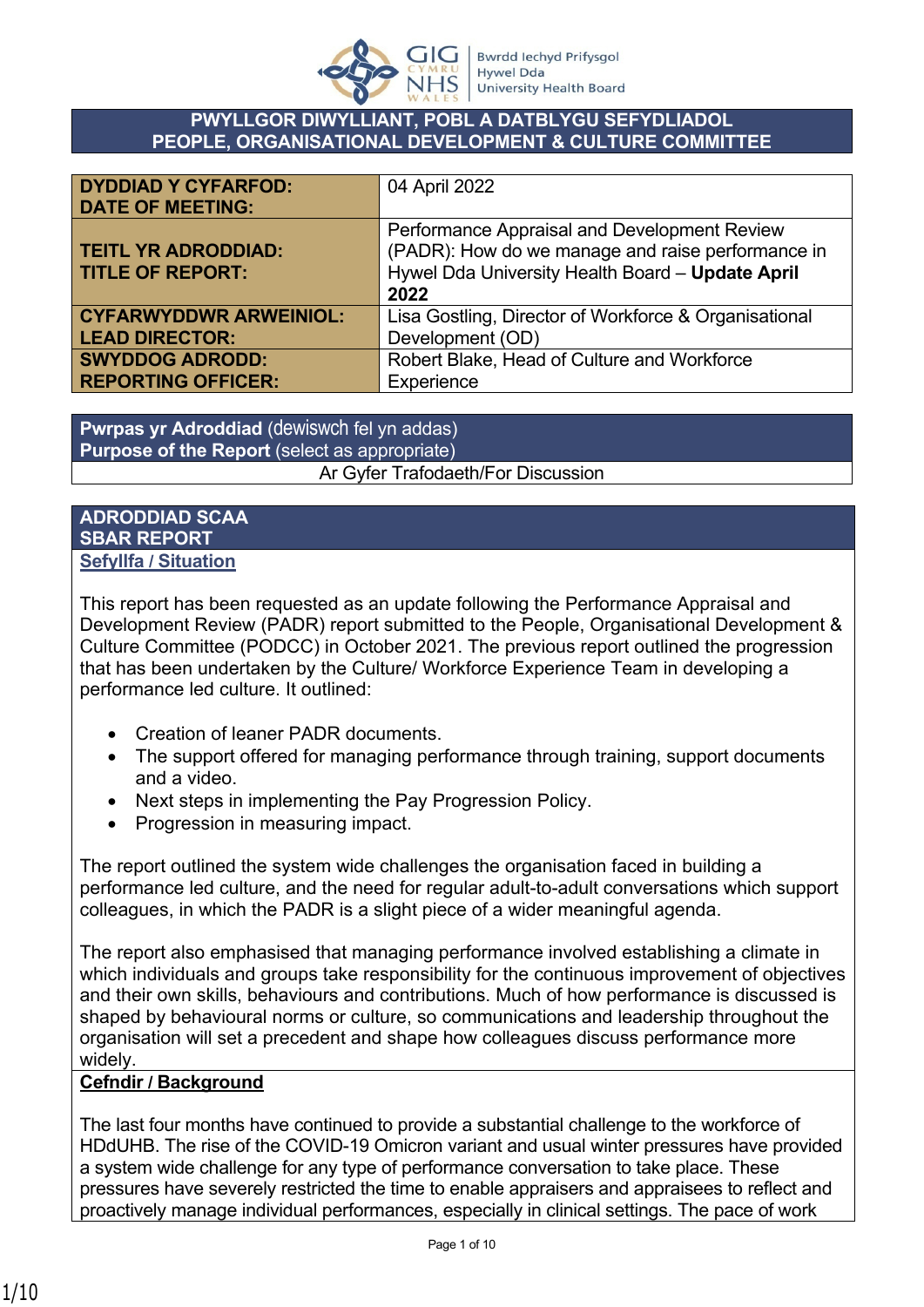and the continued implementation of agile working has also negatively impacted office-based staff to gain opportunities in undertaking meetings in an effective manner.

These challenges have also delayed many of the initiatives planned to support further progression with developing a performance led culture, such as the restrictions concerning site visits and engaging colleagues in conversations around the agenda.

### **How we measure?**

Hywel Dda University Health Board (HDdUHB) has historically measured managing performance by PADR compliance rates, a percentage of staff who have completed the documentation on ESR (Electronic Staff Record). There are question marks against the validity of this measurement, which is in constant flux to the very nature of PADRs being completed and going out of date. In both quarterly site visits, the Team witnessed and rectified several incorrect dates entered onto ESR, resulting in incorrect compliance figures.

The compliance rates are required to be reviewed as part of other measures that provide deeper context and depth to the quality of the conversation. The need for both quantitative and qualitative measures is required to provide a greater understanding of how many and the quality of the performance conversations taking place across HDdUHB.

#### **Asesiad / Assessment**

### **Compliance**

The PADR compliance rate has remained relatively stable over the last 12 months. The graph below indicates how the figure is in constant change, however it is remaining consistent at around 60-65%.

| 67.36    |          | 65.07                                                       |          |                     |
|----------|----------|-------------------------------------------------------------|----------|---------------------|
|          |          |                                                             |          | 63.08               |
|          |          |                                                             | 59.42    |                     |
| May 2021 | Jul 2021 | Sep 2021                                                    | Nov 2021 | <b></b><br>Jan 2022 |
|          | 65.04    | 65.71<br>61.83<br>--------------------------------<br>Month | 62.96    | 62.53               |

On reflection, the fact that HDdUHB still maintains a stable PADR compliance rate is a great testament to the workforce. At a time where compliance could easily reduce due to the many priorities and lack of rest and recovery, there is still a desire and commitment in undertaking a yearly PADR.

Whilst HDdUHB is not actively progressing towards the target of 85% as quickly as anticipated, the achieved compliance figures when aligned to the newly implemented Board Outcome Survey may also provide some assurances that the conversations which are taking place are purposeful for that particular appraisee.

### **Board Outcome Survey**

The Board Outcome Survey was implemented in December 2021. The range of questions measure staff engagement and align to previous National Staff Survey engagement scores. The survey invites a  $1/12<sup>th</sup>$  of the organisation's staff every month, resulting in every member of staff having the opportunity to complete the survey every year. The survey will provide the organisation with a frequent temperature check of how engaged the workforce are. This survey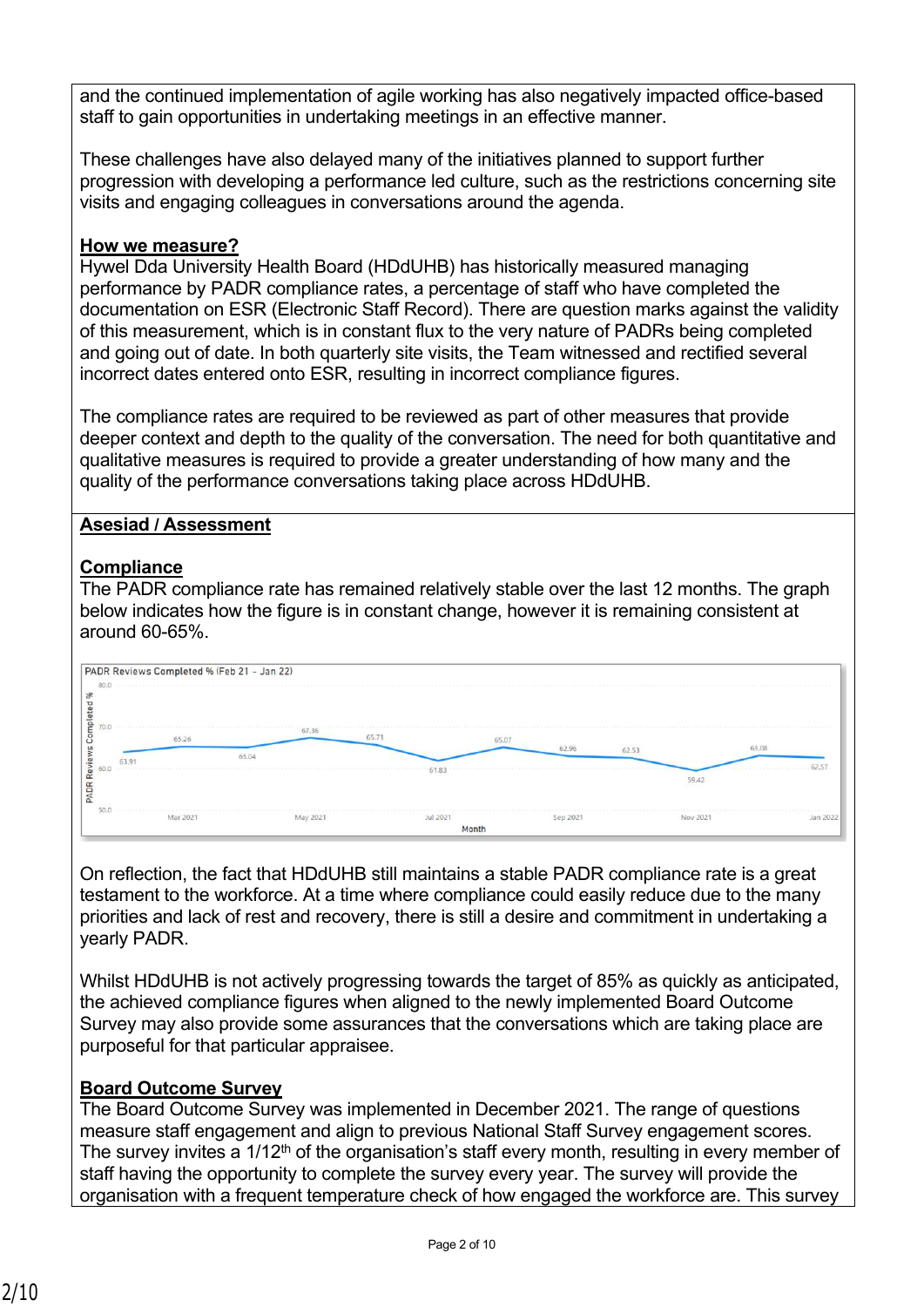



The above graph indicated that for the first three months of survey results, circa 66% of respondents strongly agreed or agreed that the PADR completed in last 12 months had been meaningful. Positioning this ongoing figure with compliance rates may demonstrate that the PADR conversations being completed have been significant and resulted in positive experiences for those colleagues.

### **All Wales picture**

The last comparison data was outlined in the report presented to PODCC in October 2021 and has not been updated since, where HDdUHB was fourth, tracking 9.3% above NHS Wales.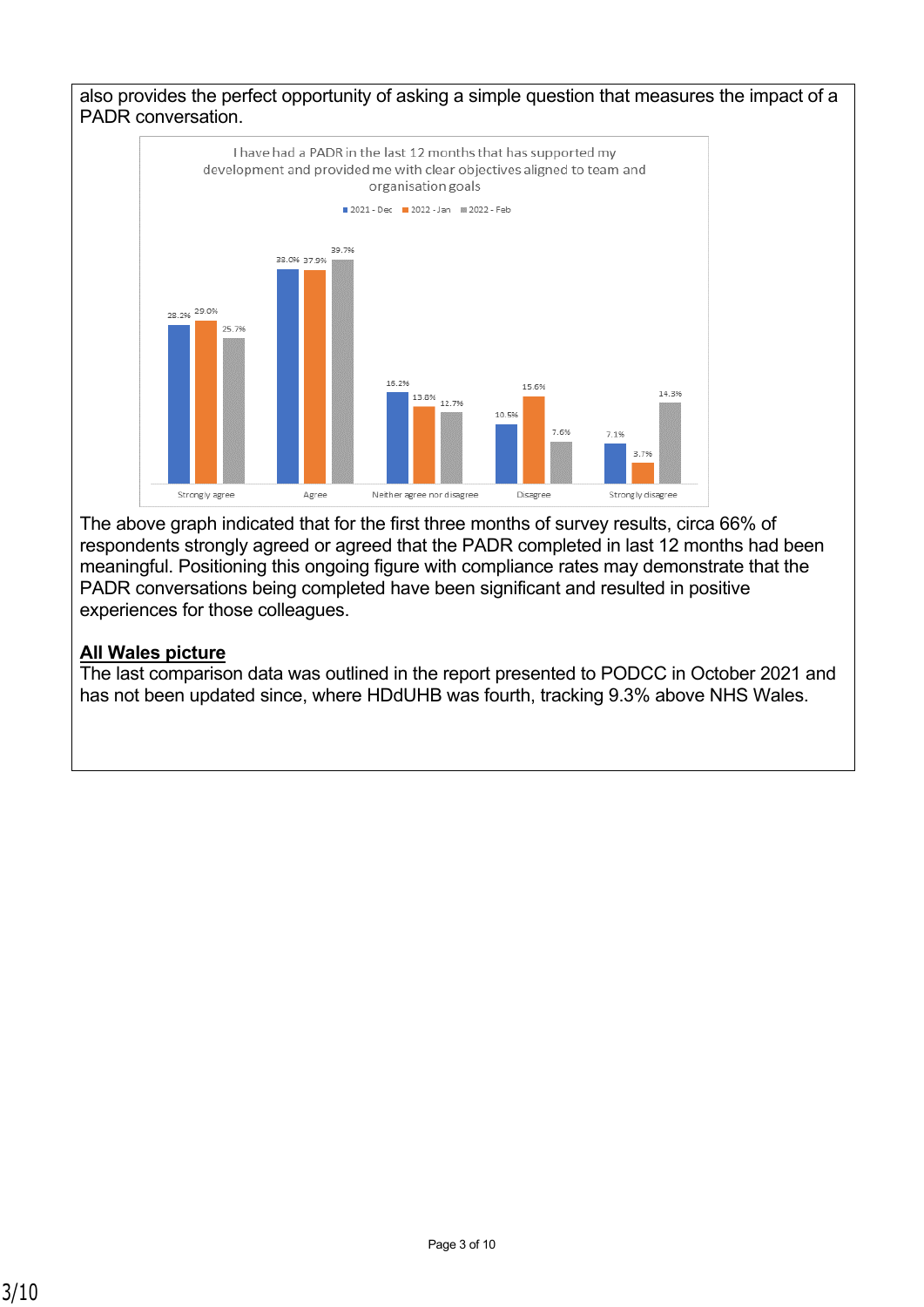

Compliance rates across directorates currently vary significantly, 78% of directorates have a lower compliance rate than achieved in September 2021. Only 21% of services showed an improvement, showing an indication of the pressures across the system of work.

|                                                                 | <b>Number of</b><br><b>Staff</b> | Number of<br><b>Reviews</b><br><b>Completed</b> | <b>Number of</b><br><b>Reviews</b><br><b>Completed</b><br>Sept 21* | <b>Number of</b><br><b>Reviews</b><br><b>Completed</b><br>Mar 22** | +/-                               |
|-----------------------------------------------------------------|----------------------------------|-------------------------------------------------|--------------------------------------------------------------------|--------------------------------------------------------------------|-----------------------------------|
| ASST DIR OPS QUALITY & NURSING<br><b>DGIA</b>                   | 22                               | 8                                               | 18%                                                                | 30%                                                                | $+12%$                            |
| CARMARTHENSHIRE COUNTY DBAA                                     | 388                              | 304                                             | 79%                                                                | 73%                                                                | $-6%$                             |
| <b>CEREDIGION COUNTY DCAA</b>                                   | 184                              | 76                                              | 46%                                                                | 40%                                                                | $-6%$                             |
| CHIEF EXECS OFFICE DTAA                                         | 85                               | 33                                              | 38%                                                                | 37%                                                                | $-1%$                             |
| <b>DIGITAL DXAB</b>                                             | 184                              | 140                                             | 76%                                                                | 68%                                                                | $-8%$                             |
| <b>FACILITIES DEAA</b>                                          | 1081                             | 836                                             | 69%                                                                | 77%                                                                | $+8%$                             |
| <b>FINANCE DXAA</b>                                             | 104                              | 55                                              | 53%                                                                | 56%                                                                | $+3%$                             |
| <b>MEDICAL DAAD</b>                                             | 96                               | 64                                              | 74%                                                                | 67%                                                                | $-7%$                             |
| <b>MEDICINES MANAGEMENT DOAA</b>                                | 256                              | 183                                             | 68%                                                                | 68%                                                                |                                   |
| <b>MENTAL HEALTH &amp; LEARNING</b><br><b>DISABILITIES DLAA</b> | 1105                             | 908                                             | 79%                                                                | 84%                                                                | $+5%$                             |
| <b>NURSING DVAA</b>                                             | 225                              | 107                                             | 46%                                                                | 56%                                                                | $+8%$                             |
| ONCOLOGY & CANCER SERVICES DAEA                                 | 97                               | 50                                              | 71%                                                                | 46%                                                                | $-25%$                            |
| OPERATIONS DIR MANAGEMENT DGAA                                  | 283                              | 190                                             | 68%                                                                | 62%                                                                | $-6%$                             |
| PATHOLOGY DMAC                                                  | 243                              | 129                                             | 42%                                                                | 37%                                                                | $\overline{\mathbf{U}}$<br>$-5%$  |
| PEMBROKESHIRE COUNTY DDAA                                       | 281                              | 212                                             | 74%                                                                | 73%                                                                | $\overline{\textbf{J}}$<br>$-1%$  |
| PERFORMANCE DXAC                                                | 5                                | 5                                               | 100%                                                               | 71%                                                                | $\overline{\textbf{U}}$<br>$-29%$ |
| PLANNED CARE DIAA                                               | 1055                             | 588                                             | 60%                                                                | 53%                                                                | $\overline{\textbf{U}}$<br>$-7%$  |
| PRIMARY CARE DKAA                                               | 155                              | 75                                              | 57%                                                                | 51%                                                                | $\overline{\textbf{U}}$<br>$-6%$  |
| PRIMARY CARE MANAGEMENT DJAA                                    | 79                               | 46                                              | 57%                                                                | 55%                                                                | $\overline{\mathbf{U}}$<br>$-2%$  |
| PUBLIC HEALTH DYAA                                              | 553                              | 264                                             | 48%                                                                | 41%                                                                | IJ<br>$-7%$                       |
| <b>RADIOLOGY DMAB</b>                                           | 235                              | 76                                              | 35%                                                                | 33%                                                                | $\overline{\mathbf{U}}$<br>$-2%$  |
| <b>STRATEGIC PLANNING DFBA</b>                                  | 31                               | 17                                              | 64%                                                                | 45%                                                                | J<br>$-19%$                       |
| <b>THERAPIES DAIA</b>                                           | 645                              | 410                                             | 65%                                                                | 62%                                                                | $\overline{\mathbf{U}}$<br>$-3%$  |
| UNSCHEDULED CARE BRONGLAIS DMBA                                 | 331                              | 205                                             | 62%                                                                | 54%                                                                | J<br>$-8%$                        |
| UNSCHEDULED CARE GLANGWILI DMCA                                 | 644                              | 358                                             | 64%                                                                | 51%                                                                | $\bf{J}$<br>$-13%$                |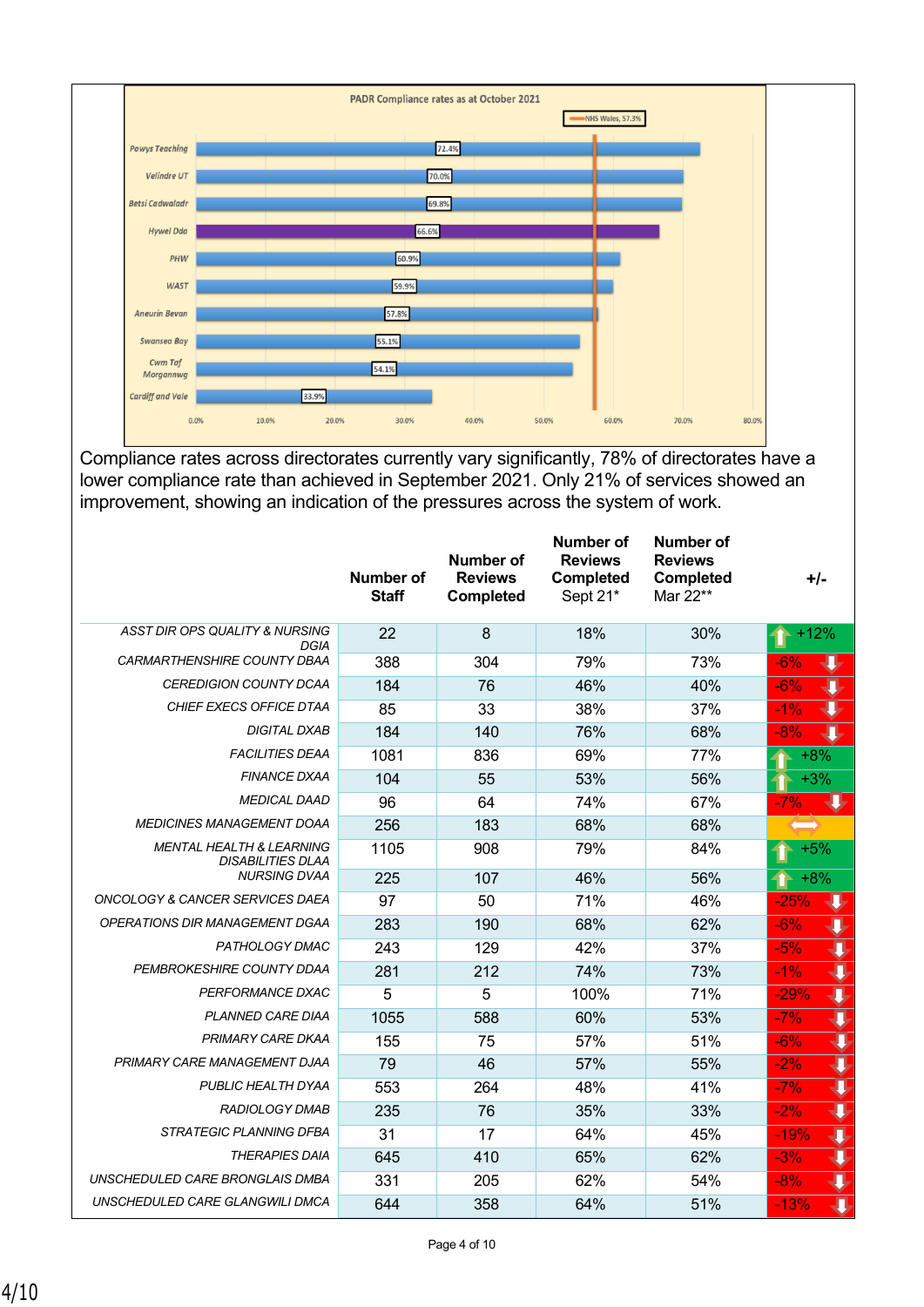| UNSCHEDULED CARE PRINCE PHILIP<br><b>DMDA</b>             | 512   | 370  | 61% | 72% | $+9%$  |
|-----------------------------------------------------------|-------|------|-----|-----|--------|
| UNSCHEDULED CARE WITHYBUSH<br><b>DMEA</b>                 | 519   | 356  | 70% | 68% | $-2\%$ |
| <b>WOMEN &amp; CHILDREN DACA</b>                          | 660   | 432  | 65% | 61% | $-4%$  |
| <b>WORKFORCE &amp; ORGANISATIONAL</b><br>DEVELOPMENT DWAA | 205   | 168  | 77% | 76% | $-1\%$ |
| Total                                                     | 10264 | 6665 | 64% | 63% | $-1%$  |

\*Sept 2021 figures gained as from 16/9/2021 (source ESR) \*\*March 2022 figures gained as from 14/3/2022 (source ESR)

|                                   | <b>Number</b><br>of Staff | Number of<br><b>Reviews</b><br><b>Completed</b> | Number of<br><b>Reviews</b><br><b>Completed</b><br>Sept 21* | Number of<br><b>Reviews</b><br><b>Completed</b><br>Mar 2022** | $+/-$  |
|-----------------------------------|---------------------------|-------------------------------------------------|-------------------------------------------------------------|---------------------------------------------------------------|--------|
| All other sites                   | 3310                      | 2217                                            | 66%                                                         | 65%                                                           | $-1\%$ |
| <b>Bronglais General Hospital</b> | 1108                      | 679                                             | 59%                                                         | 56%                                                           | $-3%$  |
| Glangwili General Hospital        | 2703                      | 1696                                            | 60%                                                         | 59%                                                           | $-1\%$ |
| <b>Prince Phillip Hospital</b>    | 1452                      | 1029                                            | 69%                                                         | 72%                                                           | $+3%$  |
| Withybush General Hospital        | 1691                      | 1044                                            | 64%                                                         | 61%                                                           | $-3%$  |
| <b>Grand Total</b>                | 10264                     | 6665                                            | 64%                                                         | 63%                                                           | $-1\%$ |

|                                                                | <b>Number</b><br>of Staff | Number of<br><b>Reviews</b><br><b>Completed</b> | Number of<br><b>Reviews</b><br><b>Completed</b><br>Sept 2021* | Number of<br><b>Reviews</b><br><b>Completed</b><br>Mar 2022** | $+/-$   |
|----------------------------------------------------------------|---------------------------|-------------------------------------------------|---------------------------------------------------------------|---------------------------------------------------------------|---------|
| <b>Additional Clinical Services</b><br>Add Prof Scientific and | 2409                      | 1653                                            | 67%                                                           | 63%                                                           | $-4\%$  |
| Technic                                                        | 382                       | 258                                             | 62%                                                           | 65%                                                           | $+3\%%$ |
| Administrative and Clerical                                    | 2190                      | 1330                                            | 63%                                                           | 59%                                                           | $-4\%$  |
| Allied Health Professionals                                    | 739                       | 435                                             | 62%                                                           | 59%                                                           | $-3%$   |
| <b>Estates and Ancillary</b>                                   | 1073                      | 835                                             | 69%                                                           | 77%                                                           | $+8%$   |
| <b>Healthcare Scientists</b>                                   | 194                       | 118                                             | 52%                                                           | 69%                                                           | $+17%$  |
| Nursing and Midwifery                                          | 3276                      | 2036                                            | 64%                                                           | 60%                                                           | $-4\%$  |
| <b>Grand Total</b>                                             | 10264                     | 6665                                            | 65%                                                           | 63%                                                           | $-2%$   |

## **Ongoing development**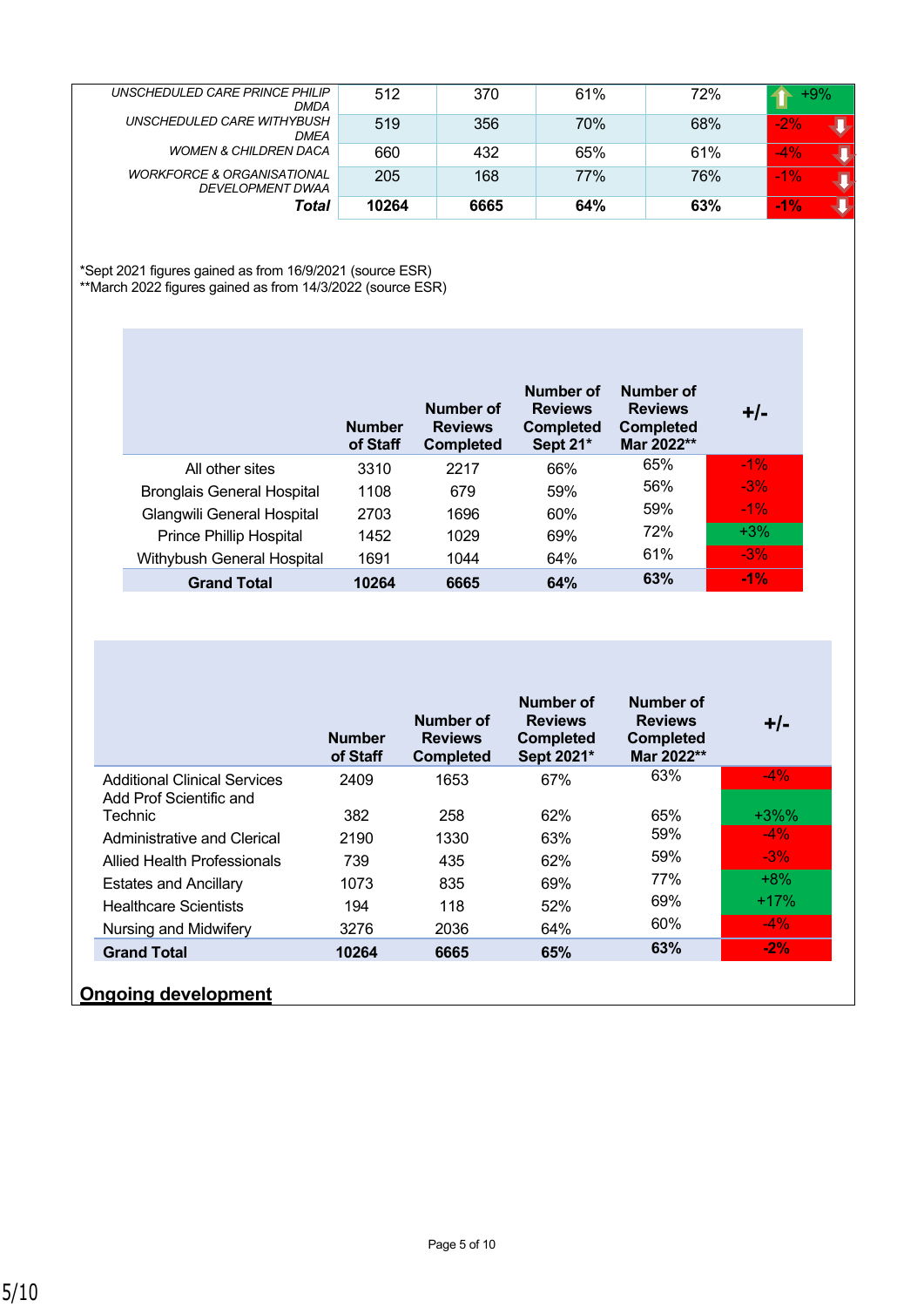The Culture/Workforce Experience Team continues to deliver high quality development in order to enhance leaders' capability to effectively manage performance. The last four months have seen continued virtual workshops that outline best practice and progression with this agenda. The workshop concentrates on the frequent regular conversations, quality of the conversation and looks to a coaching, non-directional style of people management that encourages reflection and fosters two-way communication.

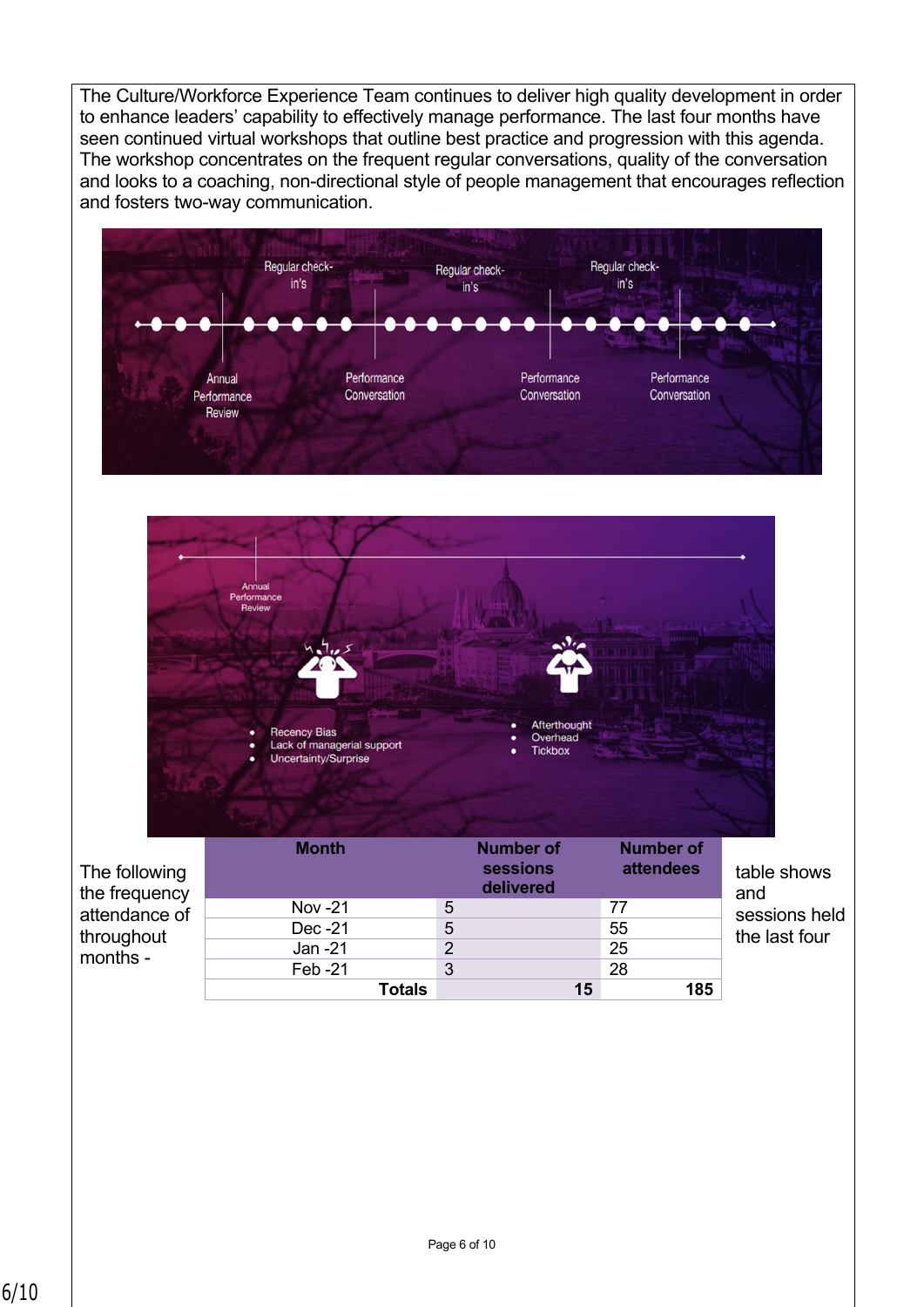The Managing Performance workshop is available for all colleagues, with the aim of developing leaders and making colleagues aware of the many benefits. The feedback for the workshops continues to be exceptional –



## **Quarterly Site Visits**

The requirement for dedicated support has been recognised and quarterly acute site visits have been arranged. These visits have been based around priority of low compliance rates for teams and seeking out particular leaders. The visits will enable an understanding of the challenges they face in undertaking regular performance conversations and offering face-to-face support.

Two site visits have been completed to date, with other sites requesting to move the planned dates due to staff feeling overwhelmed.

The following site visits have been undertaken:

Withybush General Hospital (WGH) –  $4<sup>th</sup>$  October 2021. Bronglais General Hospital (BGH) – 3<sup>rd</sup> November 2021.

Themes identified in both visits were comparable-

### **Negative**

- √ Not enough time and space to complete meetings;
- √ Disengagement due to them being used to focus on poor performance;
- √ What's the point, what do we do with them;
- √ Why should we wait a year to address performance;
- √ Wrong dates being entered into ESR.

### **Positive**

- √ Value each member of staff as this is their time;
- √ New documentation;
- √ Identifying colleagues who hadn't attended training and signposting;
- √ Rectifying ESR dates to ensure the compliance rate was correct;
- √ Assessing the quality of completed PADRs.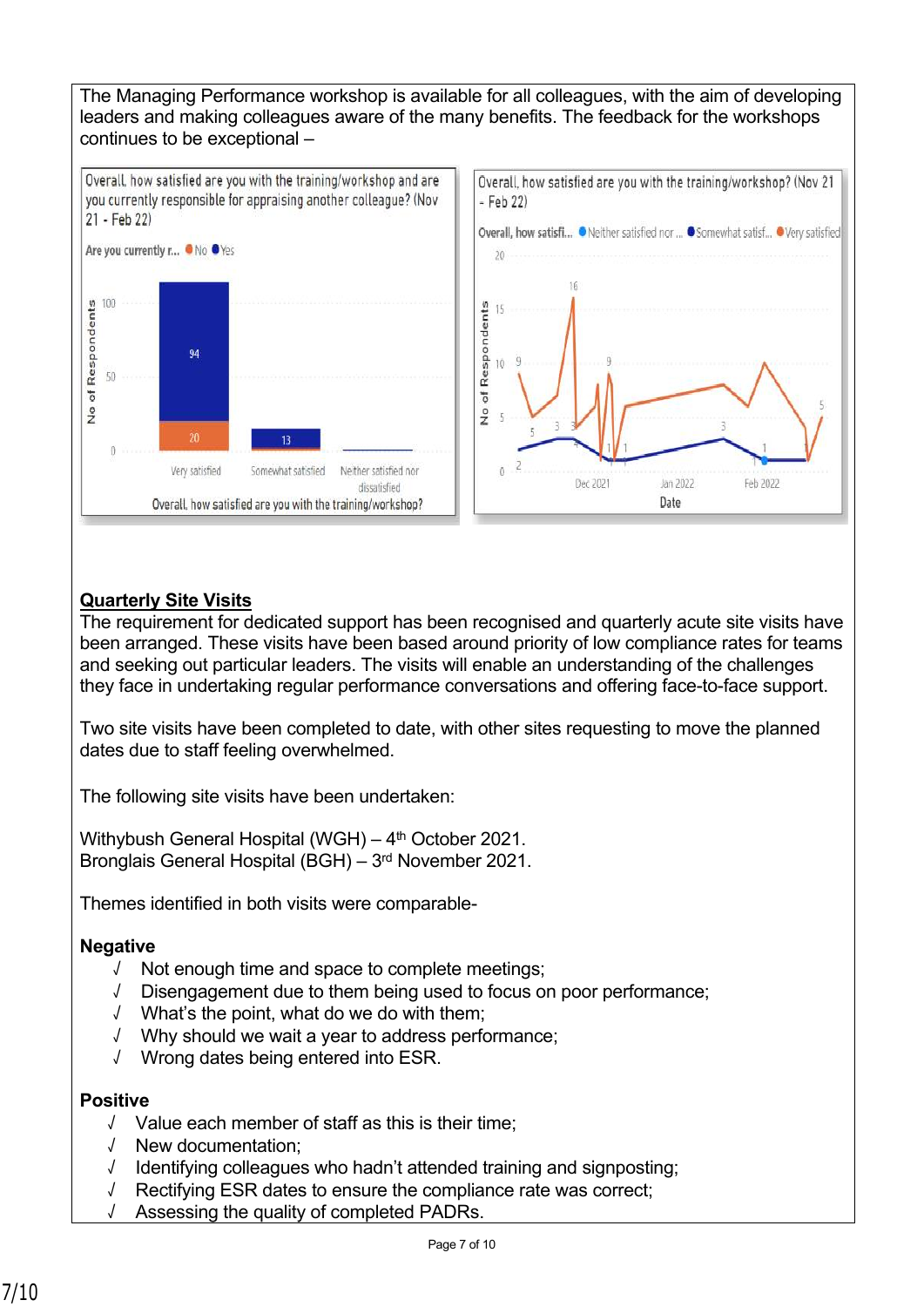It was pleasing to provide support to individual teams, hear concerns and be able to openly discuss solutions and promote best practice. On review, there was no real impact shown in higher compliance after the visits. It must be acknowledged that many factors will impede regular conversations or PADRs taking place. It was after these visits that HDdUHB faced the fourth wave of COVID-19, with an already exhausted workforce, so it is not surprising that an increase in compliance rates was not evident following the visits.

Further visits are being planned for Prince Phillip Hospital (PPH) and Glangwili General Hospital (GGH) in 2022, now that COVID-19 restrictions have been lifted. This will be followed by a rolling programme of site visits to gain reflection, reinforce messages, and offer continued support. There is also a bespoke session planned for the Accident & Emergency (A&E) Department, GGH, following a Reflect and Act intervention, which highlighted the need for leaders to gain the development.

# **Ongoing Intentions**

## **Pay Progression Policy**

An All Wales Pay Progression Policy will be introduced in October 2022. Work has been completed to identify those colleagues who will be affected by this Policy at launch. A task and finish group is being set up to assess how best to implement the Policy and assess a best way forward. The Managing Performance workshop has already included this element to the development to raise awareness and understand what is required from leaders.

# **ESR PADR form**

A meeting has been arranged for 4<sup>th</sup> April 2022 with the Welsh ESR Team in regard to the progression of developing the PADR form in the system. The new development will assist in resolving data entry issues, as highlighted from quarterly site visits. HDdUHB has volunteered to pilot the new development, and will require collaboration with the ESR teams nationally, locally and relevant information technology to develop and implement the virtual form.

# **Shifting focus**

It has been acknowledged through the development sessions, that PADRs are an employer led process. There is a great deal of uncertainty across HDdUHB in the wide-ranging benefits that a performance led culture offers individuals, teams and HDdUHB as a whole. On review of best practice, many organisations are shifting a focus, demonstrating the benefits, and making regular performance conversations something that is employee led. This is an aspect that the Culture/WorkForce Experience Team will add to the ongoing work of this agenda. The Team will begin capturing staff experiences and develop a communication strategy relating to changing the lens in which HDdUHB views regular conversations.

### **Reinforcing messages of employee led performance conversations**

A report by the Chartered Institute of Personnel & Development (CIPD, 2017) and an article from Harvard Business Review (2016) outlined the requirement for frequent conversations that supported employees learning and development. There is a need to move away from traditional yearly appraisals that require hours of time from leaders and does not have the desired sustained positive impact on staff morale, motivation and development.

This evolution in how we manage performance has begun within HDdUHB, at what is an extremely difficult and challenging time. The time for adding value to workforce processes is now, however it will take time and a continued dedicated effort for the change to become a norm.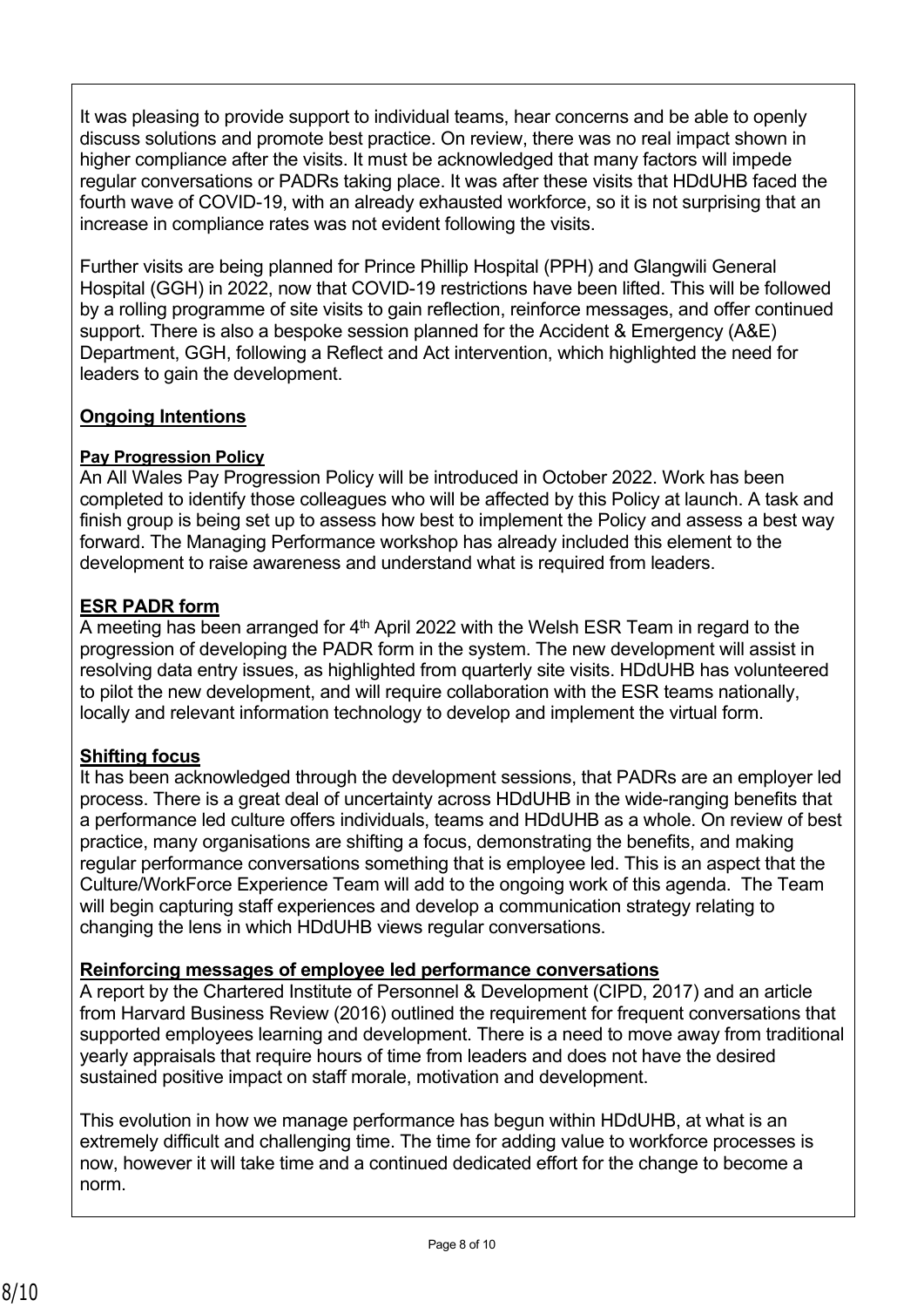### "*Consciously doing things and creating new habits of behaviour can take time and energy, it can be easy to revert to one's old ways of working"* (CIPD, 2017)

The necessity for reset and recovery is now of greater significance for the workforce. Time spent regularly checking in and gaining feedback and appreciation cannot only be provided yearly, it must be a regular evocative means of support. HDdUHB is being bolder and courageous in the ways in which we manage and evaluate performance, which aligns to this best practice. The Culture/Workforce Experience Team will continue to embed a more robust, meaningful process that looks to reflect, gain feedback, support, and ultimately raise performance in individuals and across the wider organisation.

The Culture/Workforce Experience Team will continue to drive the message of colleagues taking responsibility for gaining regular feedback. The move will be supported by a communication strategy with resources housed on new SharePoint pages and a short video outlining why it is so important for individuals to have quality time to undertake discussions in terms of how they are performing.

This change will also be supported on the ground with Organisation Development Relationship Managers having ongoing discussions with teams from April 2022, outlining the need and why we should be undertaking these conversations frequently.

The change will also be outlined in the organisation's induction, with a brief presentation added to the "Welcome to HDdUHB" section. This will highlight why performance conversations are important and why feedback is required for personal growth and development. **Argymhelliad / Recommendation**

The People, Organisational Development & Culture Committee is requested to:

- a) Note the current attainment status of PADR rates across the organisation.
- b) Support the ongoing intentions to support further progression of regular performance and feedback conversations taking place between staff and their managers.

| Amcanion: (rhaid cwblhau)<br><b>Objectives: (must be completed)</b>                              |                                                                                                                                                                 |
|--------------------------------------------------------------------------------------------------|-----------------------------------------------------------------------------------------------------------------------------------------------------------------|
| <b>Committee ToR Reference:</b><br>Cyfeirnod Cylch Gorchwyl y<br>Pwyllgor:                       | 2.3 To provide assurance to the Board on the<br>organisation's ability to create and manage strong,<br>high performance, organisational culture<br>arrangements |
| Cyfeirnod Cofrestr Risg Datix a Sgôr<br>Cyfredol:<br>Datix Risk Register Reference and<br>Score: | To be confirmed                                                                                                                                                 |
| Safon(au) Gofal ac lechyd:<br>Health and Care Standard(s):                                       | 6.3 Listening and Learning from Feedback<br>7.1 Workforce                                                                                                       |
| <b>Amcanion Strategol y BIP:</b><br><b>UHB Strategic Objectives:</b>                             | 2. Living and working well.                                                                                                                                     |